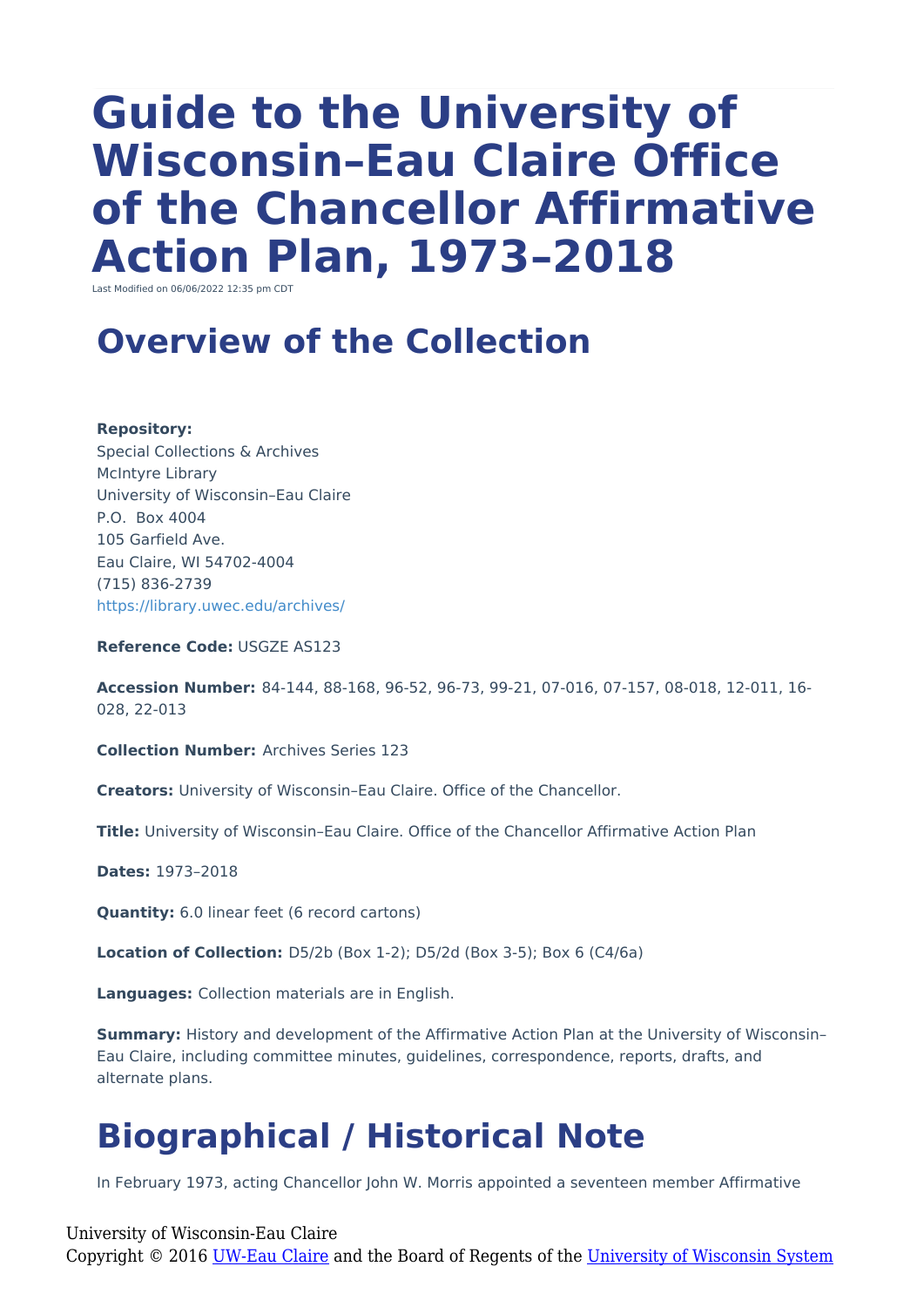Action Task Force to prepare the Affirmative Action Plan for the University. When completed, the plan and its supplements stated specific policies and procedures to be followed with regard to hiring, promotion and working conditions.

### **Content Description**

Included in this series are committee minutes, guidelines, correspondence, reports, drafts, and alternate plans. Boxes 1–3 includes Chancellors annual reports, regent's reports, program summaries and assessments in chronological order from earliest to most recent 1973–2004 (some missing years). Box 4 includes a published policy book published 1978–1979, folders including each separate section. Box 5 is meeting notes and meeting notices, 2003–2007. Box 6 includes Affirmative Action Program/Plan Booklets, 2004–2009 and 2015–2018; New Hires Reports and corresponding information, 1974–1997; Exit Interview Questionnaires (Anonymous), 2002–2009; and Audit Papers: Correspondence between Carolyn Jones and those affected by audit violations, 1998–2002.

### **Administrative Information**

**Acquisition Information:** Transferred to the University Archives by the Office of the Chancellor prior to January 2011. 2.0 linear feet of additional material added between 1999 and 2012; 2.0 linear feet added 2016; 1.0 linear feet added 2022.

**Access Restrictions:** Collection is open to the public.

**Use Restrictions:** Researchers are responsible for using in accordance with 17 U.S.C. Copyright owned by the University of Wisconsin–Eau Claire.

**Processing Note:** Additions processed by Julie Hatfield, April 2022. Some items were discarded or moved to Archives Series 185 and restricted due to confidentiality reasons.

**Arrangement:** Flat.

**OCLC #:** 15219239

## **Subjects**

**Personal Names:** Morris, John W.

**Corporate Names:** University of Wisconsin–Eau Claire. Office of the Chancellor.

#### **Subject Terms:**

Affirmative Action Programs. Wisconsin. Eau Claire. Minorities. Employment. Wisconsin. Eau Claire. Sex discrimination in employment. Wisconsin. Eau Claire.

| <b>Box/Folder</b> | <b>Contents</b>     | <b>Dates</b> |
|-------------------|---------------------|--------------|
| 7/1               | Ohio Univ. proposal | 1973         |
| 1/2               | Correspondence      |              |

University of Wisconsin-Eau Claire

Copyright © 2016 [UW-Eau Claire](http://www.uwec.edu) and the Board of Regents of the [University of Wisconsin System](http://www.uwsa.edu/)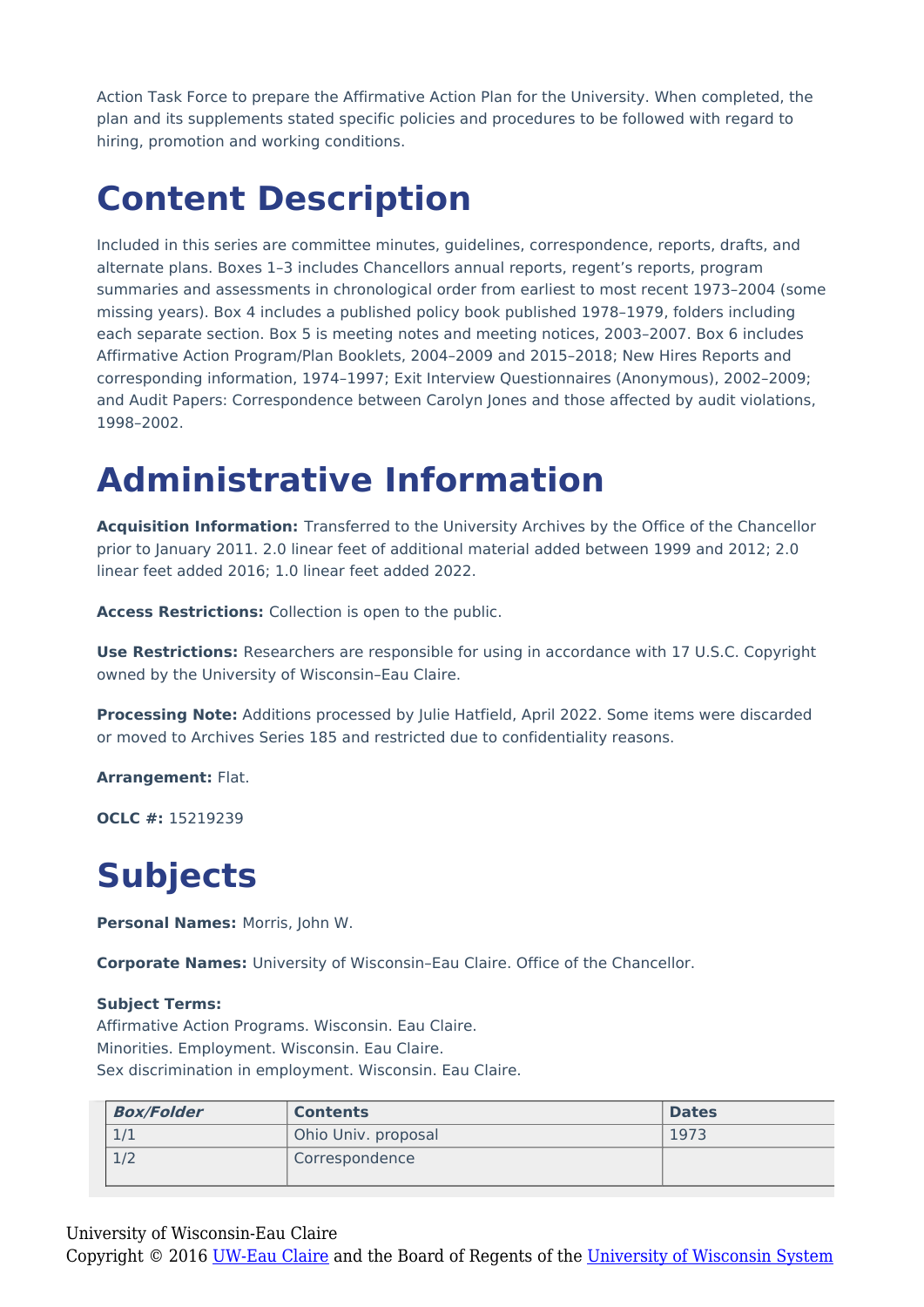| 1/3                 | Task force minutes                              |           |
|---------------------|-------------------------------------------------|-----------|
| 1/4                 | Program misc.                                   |           |
| 1/5                 | <b>School of Business</b>                       | 1975      |
| 1/6                 | Misc.                                           |           |
| 1/7                 | Affirmative Action progress and planning report | 1981      |
| 1/8                 | Affirmative Action Plan and Supplement          | 1975/78   |
| 1/9                 | <b>Affirmative Action Program</b>               | 1994/95   |
| 1/10                | Institutional Resource Committee Report         |           |
| 1/11                | Affirmative Action Task Force (Univ. Programs - |           |
|                     | Implementation)                                 |           |
| 1/12                | Progress and planning report                    | 1981      |
| 1/13                | Affirmative Action review board                 | 1984-1988 |
| $1/14-15$           | <b>History and Development</b>                  |           |
| $1/16 - 17$         | <b>Affirmative Action</b>                       |           |
| 2/1                 | <b>Affirmative Action Report</b>                | 1996      |
| 2/2                 | <b>Affirmative Action Plan</b>                  | 1996      |
| 2/3                 | Annual Report-Chancellor                        |           |
| 2/4                 | Annual Report-Human Relations                   | 1988/89   |
| 2/4                 | Annual Report-Human Relations                   | 1987/88   |
| 2/5                 | <b>Annual Report</b>                            | 1989/90   |
| 2/6                 | <b>Annual Report</b>                            | 1990/91   |
| 2/7                 | Annual Report-Affirmative Action Office         | 1993/94   |
| 2/8                 | <b>Annual Report</b>                            | 1994/95   |
| 2/9                 | Annual Report to Chancellor                     | 1995/96   |
| 2/10                | <b>Affirmative Action Review Board</b>          | 1976/77   |
| 2/11                | <b>Affirmative Action Review Board</b>          | 1980/81   |
| 2/12                | <b>Affirmative Action Review Board</b>          | 1982/83   |
| 2/13                | <b>Affirmative Action Review Board</b>          | 1984/85   |
| 2/14                | <b>Regent Report</b>                            | 1983/84   |
| 2/15                | <b>Regent Report Copy</b>                       |           |
| 2/16                | Reports to Regent                               | 1984      |
| 2/17                | <b>State Report</b>                             | 1980      |
| 2/18                | <b>State Report</b>                             | 1981      |
| 2/19                | <b>State Report</b>                             | 1934      |
| 2/20                | Applicant name release                          |           |
|                     | Written Hiring Reasons Report                   |           |
| 2/21                | <b>Facilities Self Evaluation Handicapped</b>   |           |
| 2/22                | <b>Affirmative Action Plan</b>                  | 1988      |
| $2/23 - 24$         | Affirmative Action Program                      | 2001      |
| <b>Box 2 Vol. 1</b> | <b>Affirmative Action Plan</b>                  |           |
| Box 2 Vol. 2        | <b>Affirmative Action Plan</b>                  |           |
| 2/27                | <b>Affirmative Action Plan</b>                  |           |
| 3/1                 | <b>Affirmative Action Program</b>               | 1997      |
| Volume 1            |                                                 |           |
| 3/2                 | <b>Affirmative Action Plan</b>                  | 1992/93   |
| Volume 2            |                                                 |           |
| 3/3                 | Affirmative Action Program                      | 1994      |

University of Wisconsin-Eau Claire

Copyright © 2016 <u>UW-Eau Claire</u> and the Board of Regents of the <u>University of Wisconsin System</u>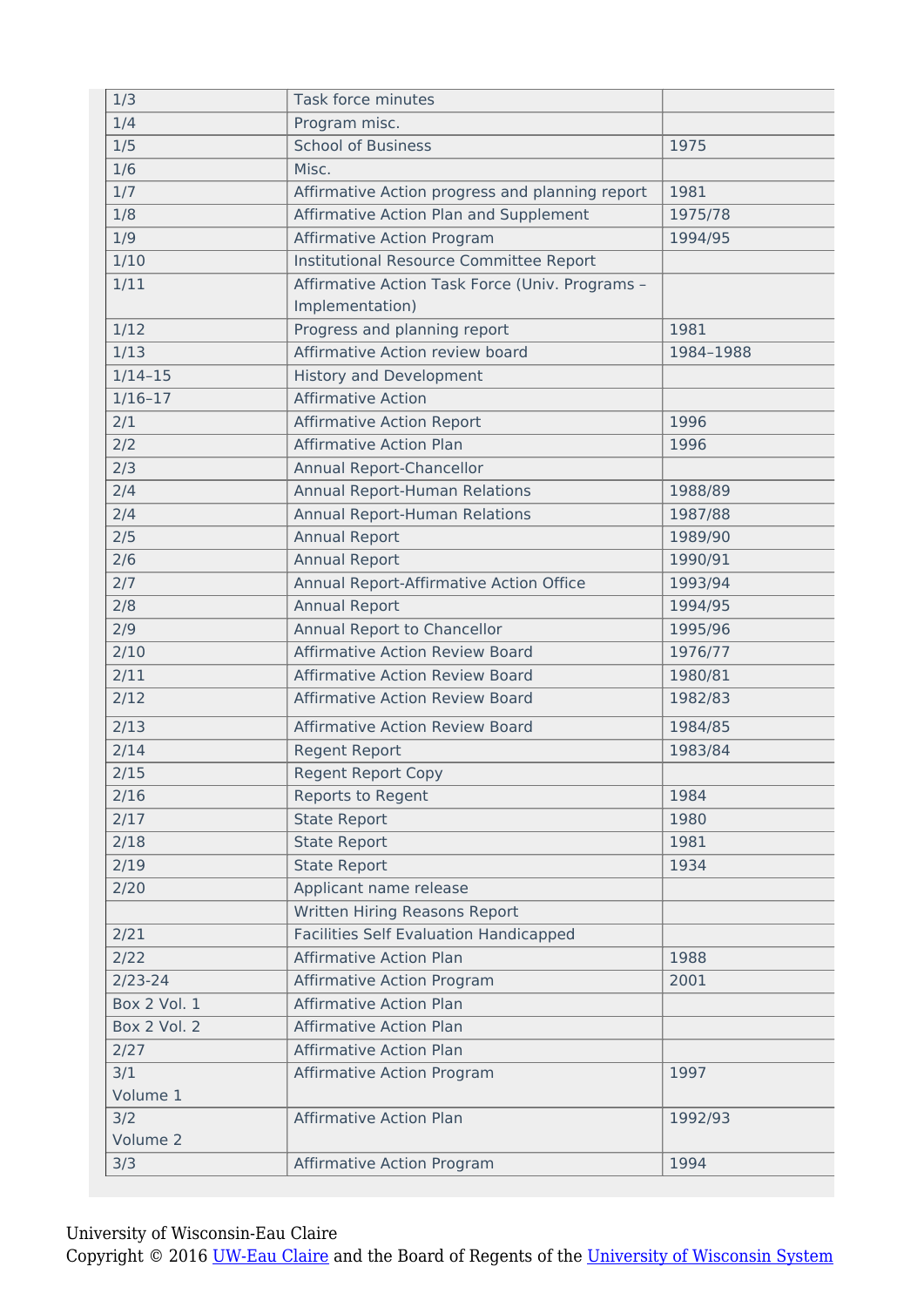| 3/4  | <b>Affirmative Action Program</b>                         | 1995      |
|------|-----------------------------------------------------------|-----------|
| 3/5  | Affirmative Action Program                                | 1993      |
| 3/6  | <b>Affirmative Action Plan</b>                            | 1988      |
| 3/7  | <b>Affirmative Action Plan</b>                            | 1990-1993 |
| 3/8  | Original Plan                                             | 1975      |
| 3/9  | Hearings of Chancellors Task Force on Minority            | 1993      |
|      | <b>Recruitment and Retention</b>                          |           |
| 3/10 | <b>Affirmative Action Program</b>                         | 2003-2004 |
| 3/11 | Affirmative Action Program, Vol. II                       | 2003-2004 |
| 4/1  | Policy book reviews                                       |           |
| 4/2  | Policy book index                                         |           |
| 4/3  | Policy book table of contents                             |           |
| 4/4  | Policy book preface                                       |           |
| 4/5  | Policy book                                               |           |
| 4/6  | Mission of the University of Wisconsin-Eau Claire         |           |
| 4/7  | Unit central information liaison                          |           |
| 4/8  | Organization of the WCWC                                  |           |
| 4/9  | Establishment of the WCWC                                 |           |
| 4/10 | Approval of articles of organization by laws              |           |
| 4/11 | Role of students and faculty in institutional             |           |
|      | governance at UWEC                                        |           |
| 4/12 | UWEC vacation policy for faculty and staff                |           |
| 4/13 | Flag policy                                               |           |
| 4/14 | Planning of summer session offerings &                    |           |
|      | personnel                                                 |           |
| 4/15 | Length of probationary period for existing                |           |
|      | faculty                                                   |           |
| 4/16 | Clarification regarding the faculty/academic              |           |
|      | staff code of ethics                                      |           |
| 4/17 | Notification of summer faculty appointments               |           |
| 4/18 | Health insurance for employees in training                |           |
| 4/19 | Equal Employment opportunity policies                     |           |
| 4/20 | Release of personnel data                                 |           |
| 4/21 | Extramural funded student employment                      |           |
| 4/22 | Cooperative education/internship full time                |           |
|      | equivalency                                               |           |
| 4/43 | Withholding student registration and records              |           |
| 4/24 | Former student surveys                                    |           |
| 4/25 | Equal opportunities in education                          |           |
| 4/26 | Athletic grants                                           |           |
| 4/27 | Graduate assistants group health insurance<br>eligibility |           |
| 4/28 | Definition of off campus courses for enrollment           |           |
|      | reporting                                                 |           |
| 4/29 | UWEC enrollment reporting procedures                      |           |
| 4/30 | Guidelines for service of alcohol beverages               |           |
| 4/31 | Solicitation on UW-Eau Claire premises                    |           |

University of Wisconsin-Eau Claire

Copyright © 2016 [UW-Eau Claire](http://www.uwec.edu) and the Board of Regents of the [University of Wisconsin System](http://www.uwsa.edu/)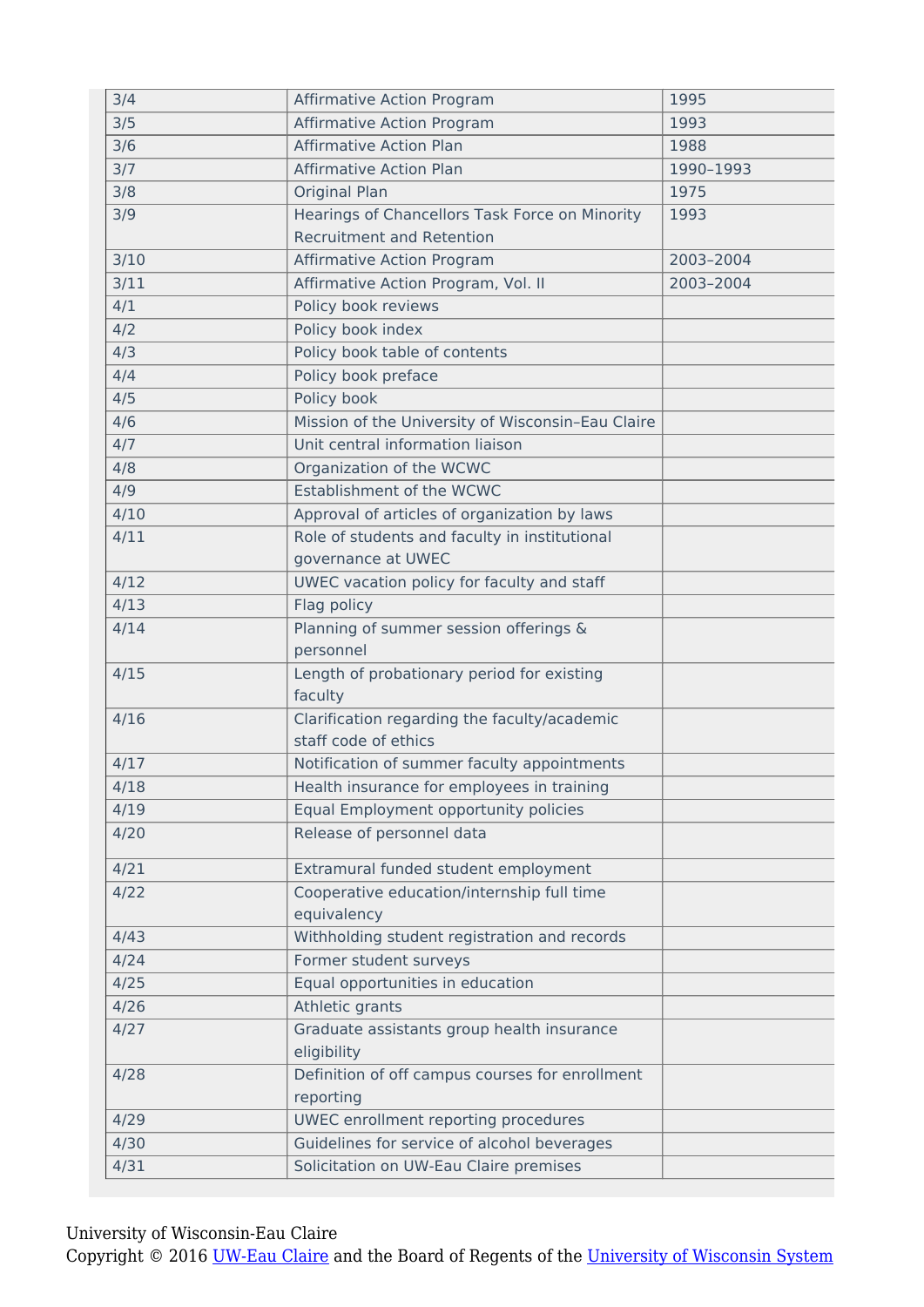| 4/32 | <b>Graduation roster</b>                         |  |
|------|--------------------------------------------------|--|
| 4/33 | Establishment of student data file               |  |
| 4/34 | Access to student records for research purposes  |  |
| 4/35 | Family educational rights and privacy            |  |
| 4/36 | Workers compensation early return to work        |  |
|      | policy                                           |  |
| 4/37 | University identification cards for limited term |  |
|      | employees                                        |  |
| 4/38 | Disability accommodation policy and procedures   |  |
| 4/39 | Inclement weather policy                         |  |
| 4/40 | UW-Eau Claire guidelines on awarding honorary    |  |
|      | degrees                                          |  |
| 4/41 | Academic/fiscal year appointment policy          |  |
| 4/42 | Employee assistance program                      |  |
| 4/43 | Award policy                                     |  |
| 4/44 | Policy/procedure - honoraria vs payroll          |  |
| 4/45 | Disclosure of personnel data & information to    |  |
|      | employees and former employees                   |  |
| 4/46 | Arming campus security officers                  |  |
| 4/47 | Patent management services                       |  |
| 4/48 | Fees and tuition                                 |  |
| 4/49 | Enrollment projection for biennial budgeting and |  |
|      | planning                                         |  |
| 4/50 | Regent policy summary enrollment targeting &     |  |
|      | resource allocation policies                     |  |
| 4/51 | Financing of parking facilities and operations   |  |
| 4/52 | Differentiation of campus accounts from state    |  |
|      | accounts                                         |  |
| 4/53 | Enrollment funding for auditors                  |  |
| 4/54 | Administration of university research grants     |  |
| 4/55 | Disposition of inventions and patents            |  |
| 4/56 | <b>Extension course fees</b>                     |  |
| 4/57 | Fee refunds and early exam privileges for        |  |
|      | students entering the armed services             |  |
| 4/58 | Fee policy for faculty & students taking educ.   |  |
|      | Telephone network offerings                      |  |
| 4/59 | UWEC physical plant operation charge-back        |  |
| 4/60 | International study policy                       |  |
| 4/61 | Documenting system and institutional goals and   |  |
|      | objectives prior accomp. For boards of regents   |  |
| 4/62 | Summer session calendar                          |  |
| 4/63 | Undesignated sequences                           |  |
| 4/64 | Undergraduate teaching improvement grants        |  |
| 4/65 | Instructional offering beyond Wisconsin          |  |
|      | boundaries                                       |  |
| 4/66 | Off campus credit instruction                    |  |
| 4/67 | Academic materials unfair trade practices        |  |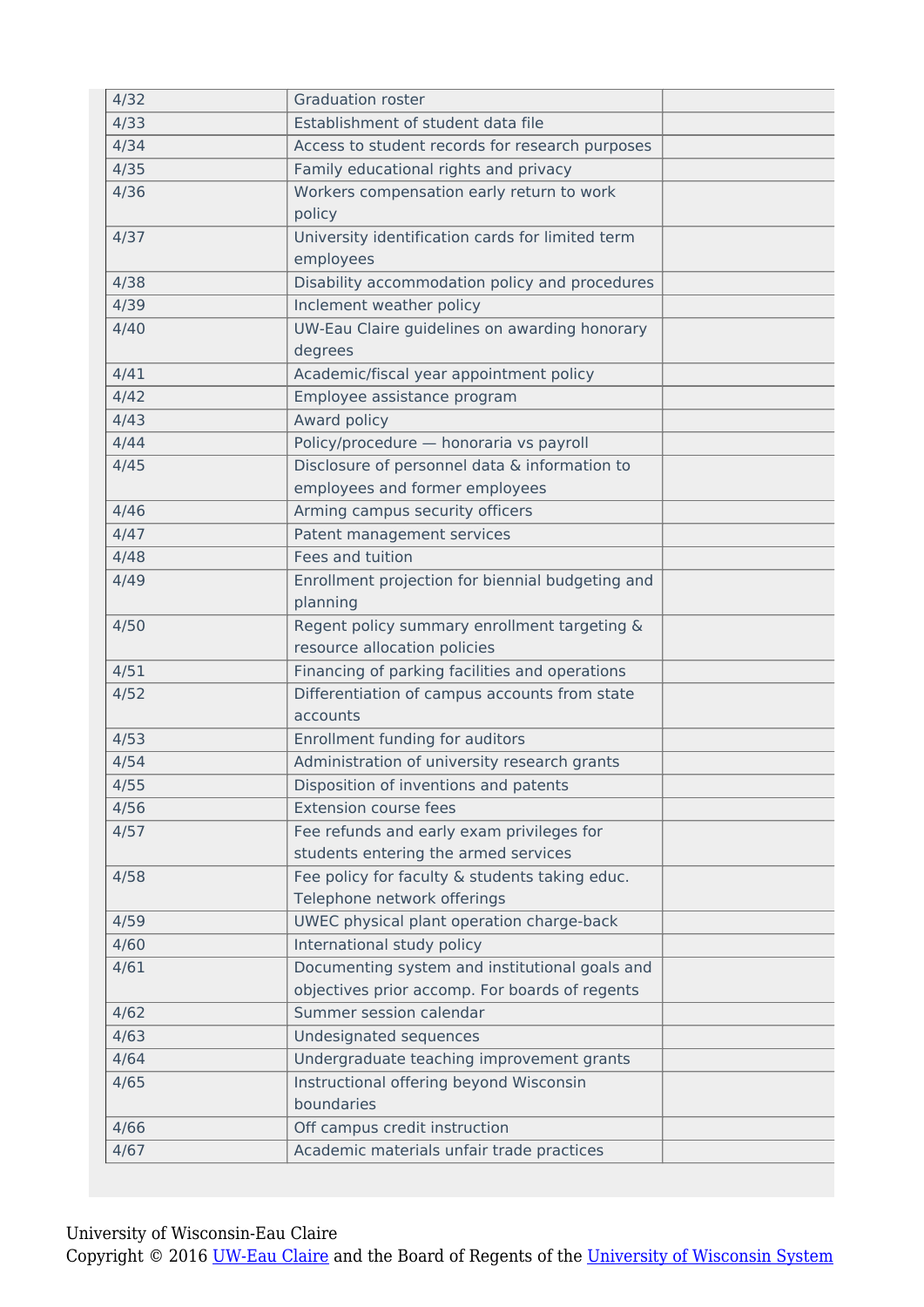| 4/68     | Policy for outside financial and in-kind support |           |
|----------|--------------------------------------------------|-----------|
|          | for programs and activities                      |           |
| 4/69     | <b>Business activities</b>                       |           |
| 4/70     | Data base administration                         |           |
| 4/71     | Use of the organized activity fee for students   |           |
|          | participating in study abroad programs           |           |
| 4/72     | Fundraising                                      |           |
| 4/73     | Procedures for development of the university     |           |
|          | catalogue                                        |           |
| 4/74     | Complimentary ticket policy                      |           |
| 4/75     | Use of services at UW-Eau Claire                 |           |
| 4/76     | Use of facilities at UW-Eau Claire               |           |
| 4/77     | Obtainment & administration of student           |           |
|          | financial aid                                    |           |
| 4/78     | Smoke-free residence halls policy                |           |
| 4/79     | Campus beautification policy as related to donor |           |
|          | requests                                         |           |
| 4/80     | Policy for naming facilities                     |           |
| 4/81     | Ad hoc exhibits                                  |           |
| 4/82     | Parking policy                                   |           |
| 4/83     | Air conditioning policy                          |           |
| 4/84     | Poster approval policy                           |           |
| 4/85     | <b>Execution of easements</b>                    |           |
| 4/86     | Smoking policies                                 |           |
| 4/87     | Licensing policy                                 |           |
| 4/88     | Lost and found policy                            |           |
| 4/89     | Cellular telephone usage                         |           |
| 4/90     | Software usage policy                            |           |
| 4/91     | Policy book                                      |           |
| Volume 1 |                                                  |           |
| 5/1      | Meeting notices                                  | 2004-2005 |
| 5/2      | Meeting notices                                  | 2003-2004 |
| 5/3      | Meeting notices                                  | 2006-2007 |
| 5/4      | Meeting notices                                  | 2005-2006 |
| 6/1      | Affirmative Action Program                       | 2004-2005 |
| 6/2      | Affirmative Action Program                       | 2004-2005 |
| 6/3      | Affirmative Action Program, Vol. II              | 2004-2005 |
| 6/4      | Affirmative Action Program                       | 2006-2007 |
| 6/5      | Affirmative Action Program                       | 2007-2008 |
| 6/6      | Affirmative Action Program                       | 2008-2009 |
| 6/7      | <b>Affirmative Action Plan</b>                   | 2015      |
| 6/8      | <b>Affirmative Action Plan</b>                   | 2016      |
| 6/9      | <b>Affirmative Action Plan</b>                   | 2017      |
| 6/10     | Affirmative Action Plan: For Women and           | 2018      |
|          | Minorities; For Protected Veterans and           |           |
|          | Individuals with Disabilities                    |           |
| 6/11     | New Hires Report, 1977-1980                      | 1974-1980 |
| $6/12$   | New Hires Report                                 | 1979-1981 |
|          |                                                  |           |

University of Wisconsin-Eau Claire

Copyright © 2016 [UW-Eau Claire](http://www.uwec.edu) and the Board of Regents of the [University of Wisconsin System](http://www.uwsa.edu/)